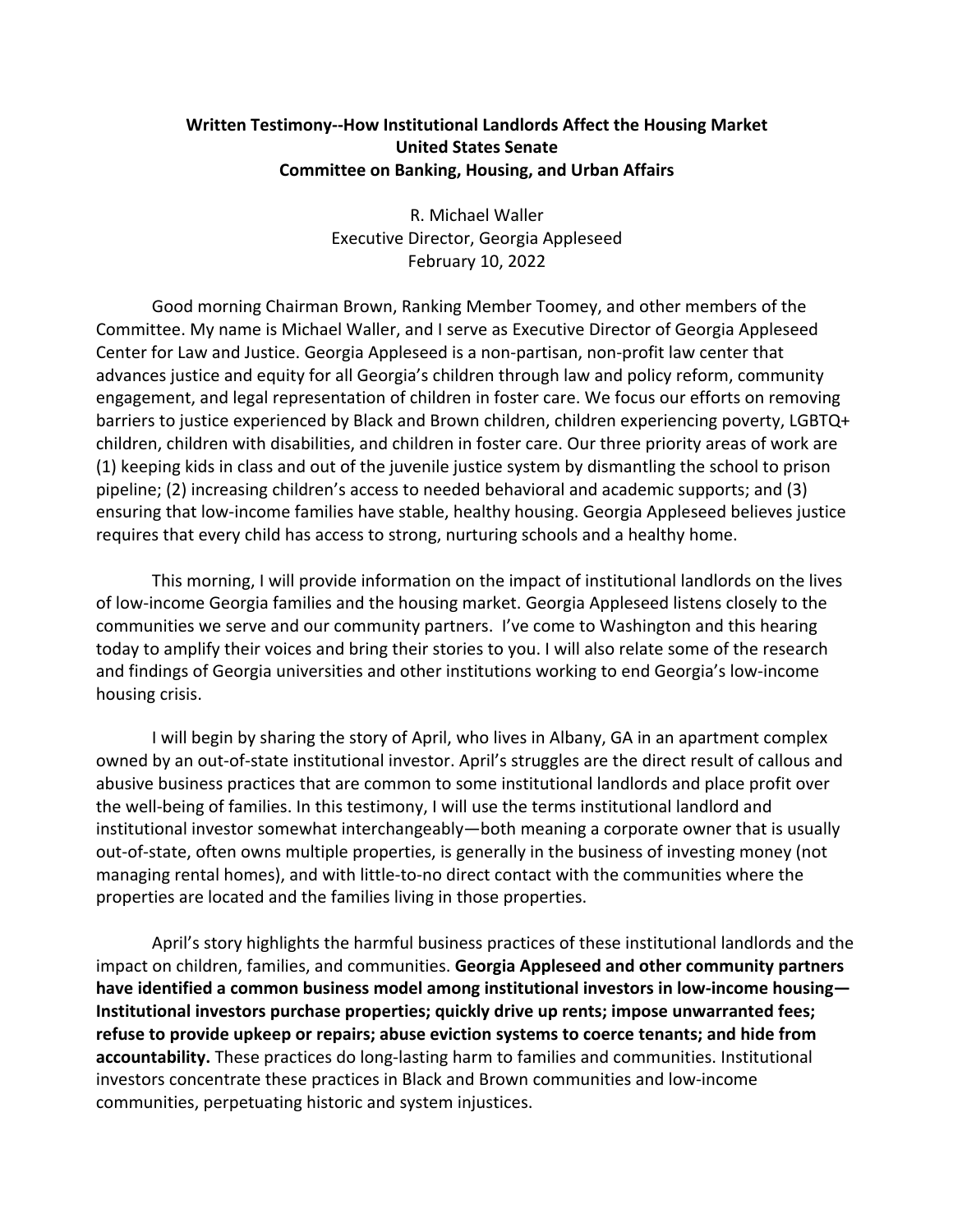April is a single mom to a teenage daughter and the primary caretaker for her mother, who has multiple sclerosis and needs a wheelchair. April rents their home, like most Albany residents and millions of other Georgians. When April signed her lease, every indication suggested that the handicapped accessible apartment was affordable, safe, and a healthy place to live. She was thrilled. Like many tenants, April's interaction with property owners was through a third-party management firm. An out-of-state company owned the apartments, a common occurrence across Georgia. In recent years, investors, like the LLC who owns April's complex, buy large swaths of property, including single-family rental properties, often in low-income neighborhoods. In a recent study by the Planning + Property Lab at Georgia Tech, researchers found that by summer 2021, large corporate investor purchases in Gwinnett and Dekalb Counties (two of Georgia's most populous) covered 53% of single-family rentals, and 17% of single-family home sales. These purchases were concentrated in non-white areas. $1$ 

Soon after April moved in, serious health and safety problems appeared. Sewage regularly came out of the bathroom drains as well as from the ground outside, pooling in the yard. Bees came out of April's HVAC vents, and mold grew on the walls. Shootings and criminal activity occurred at the complex. One shooting left bullet holes in April's windows.

Neither the property management firm nor owners made the needed repairs after April requested them. April complained to the local housing code enforcement office and local government. But these agencies claimed that they were powerless to force the landlord to address the housing conditions and make the property safe.

April also sought the support of SOWEGA Rising, a local non-profit. SOWEGA Rising and April spoke with around 50 residents, most of whom reported similar problems with their rented homes, including a child whose congenital heart condition was exacerbated by mold infestation and others who suffered from acute respiratory conditions. April's landlords continued to charge her rent and added hundreds of dollars in late fees. Her daughter experienced mental health issues directly related to the housing conditions and moved out of the apartment.

April eventually reached out to local media and began organizing her neighbors to work together. She showed reporters the conditions in her apartment and told them how it impacted her family. In response, April's landlord mailed apartment residents a letter threatening eviction if they persisted in publicizing the complex's treatment of the families living there. The threat worked and residents ceased their campaign for better housing conditions. April continues to reside in her apartment but was recently served a notice that her landlord will not be renewing her lease. As of this testimony, April and her family have thirty days to vacate the property. In spite of the dangerous conditions and mistreatment, April and her family have stayed in the apartment. She

<sup>&</sup>lt;sup>1</sup> Raymond, Elora, "Large Corporate Investors Purchase Thousands of Atlanta Single-family Homes During the Pandemic." ATLS, Emory Center for Digital Scholarship, 1/28/2022, https://www.atlantastudies.org/2022/01/28/large-corporate-investors-purchase-thousands-ofatlanta-single-family-homes-during-the-pandemic/.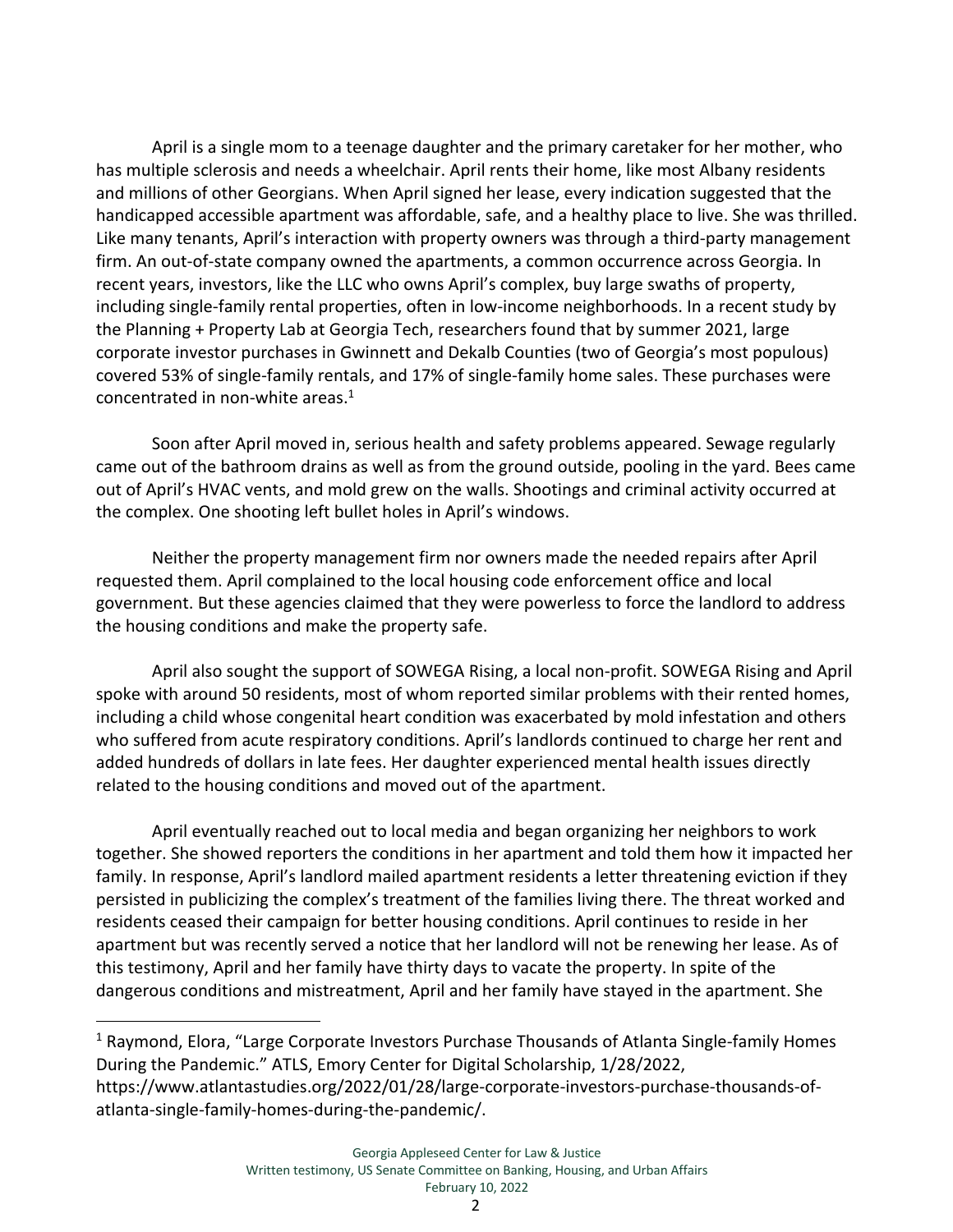feels that she has nowhere else to go. In Albany, there are very few affordable rental homes that can accommodate her mother's wheelchair.

My testimony about April and the information I provide below draws upon Georgia Appleseed's conversations with tenants across Georgia and information from our non-profit organizations that advocate for low-income families. In addition to SOWEGA Rising, Atlanta Legal Aid Society, Georgia Legal Services Program, Atlanta Volunteer Lawyers Foundation, GeorgiaACT, Africa's Children's Fund, and Hearts to Nourish Hope, among others, have shared information and tenant stories with us. April's experience is commonplace in Georgia and likely to become more so as long as institutional investors continue to purchase rental properties and emphasize short-term profit over family and community well-being.

Here is what we have found.

**Institutional landlords often seek profit through ever-increasing rents and abusive or predatory fees.** In Georgia, large corporate investors are particularly known for instituting aggressive year-on-year rent increases, making housing increasingly unaffordable for families and reducing alternative housing options. A Lending Tree survey found the average monthly cost of a one-bedroom apartment in Georgia went up more than 20% in 2021.<sup>2</sup>

These investors also seek to make a profit by increasing tenant fees, including up-front fees, recurring fees, and hidden fees. Community partners reported to Georgia Appleseed that tenants must pay one-time activity fees, pest control fees, utility service fees, a renter's insurance fee/penalty, valet trash fees, package locker fees, common area electric fees, amenity fees, property management fees, month-to-month penalties, upfront first and last months' rent, safety deposits equal to one month rent, pet deposits, and application fees, and early termination fees triple the amount of a month's rent.

An Atlanta Legal Aid attorney reported an example of a typical fee-for-profit scheme:

my client's 'rent' is \$1373, according to her lease. But with all the fees (late charges, month-to-month fees, eviction fees, amenities, utilities), she was being charged \$2,157 per month (almost 60% more!) after falling behind during the pandemic.

Other Atlanta Legal Aid attorneys report seeing eviction fees written into the lease that are often four times the cost to file an eviction, and large daily accruing late fees in violation of Georgia law.

**Institutional landlords increase their profits and reduce costs by refusing to perform needed repairs, basic maintenance, security, or needed health and safety measures.** Investment firms that own rental properties can be almost completely unidentifiable to tenants and community governments. Out-of-state shell companies make it impossible to hold owners accountable for

Georgia Appleseed Center for Law & Justice

Written testimony, US Senate Committee on Banking, Housing, and Urban Affairs

February 10, 2022

 $2$  Cohen, Raime. "The Cost of Rent is Skyrocketing in Georgia, Putting a Squeeze on Tenants." 12/27/21. www.wmaz.com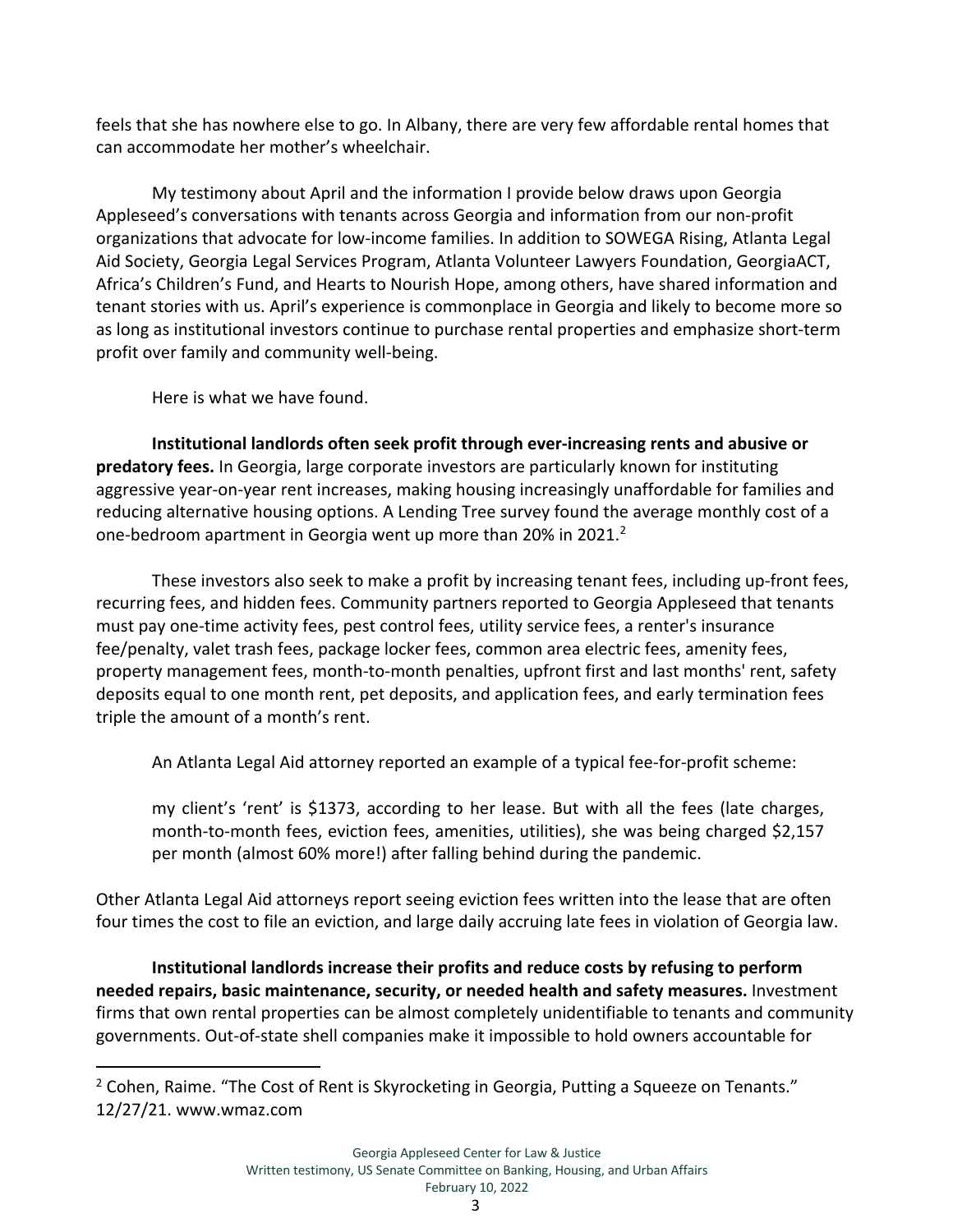repairs (or even the demolition of abandoned properties). Renting families and communities must cover the costs to individual health, wealth, and safety (asthma and other respiratory problems, physical injuries, anxiety, depression, criminal activity, etc.) as well as the negative community economic, educational, and public safety impacts.

Tenants across Georgia report illness and injury from substandard living conditions in homes owned by institutional landlords. For example, Georgia Appleseed spoke with a mobile home tenant about his out-of-state landlord in Carroll County, Georgia. The landlord refused to repair leaks in the home's roof. The leaks caused the floor to rot, and the tenant's child fell through the floor, injuring her leg. Even after the injury, the landlord did not make repairs. Instead, the landlord moved to evict the family (after 7 years of renting) when the child's father was laid off from work as the COVID-19 pandemic closed his workplace. In a mobile home next door, the same landlord refused to fix electrical problems. That tenant had to get his electricity via an extension cord from a neighbor's mobile home. In Columbus, Georgia a malfunctioning air conditioning system caused the death of a man when temperatures in his room hit one hundred degrees. Local community leaders spent years trying unsuccessfully to hold the owners (an out-of-state corporate landlord with properties in several other states) accountable. In Clayton County, a tenant reported to Africa's Children's Fund that she was unable to cook food in her home because the landlord refused to provide an operable stove. These are just a few of the stories that Georgia's tenant advocates hear every day.

Renting families and communities confront numerous barriers to holding institutional landlords accountable for housing conditions. One of the most significant and confounding is that it is often practically impossible to determine who owns the property. Corporate shells and multiple layers of corporate ownership make it difficult for tenants to speak to anyone with authority when there is a problem. Tenant advocates and communities can find no person or entity to hold responsible for violations of leases, laws, or ordinances.

A lack of continuity in ownership and transparency also make it easy for landlords to avoid legal liability. In one case handled by Atlanta Legal Aid Society, advocates spent two years trying to collect a judgment against the landlord. Though the tenant could not collect the judgment amount, the landlord continued to collect rent from hundreds of tenants over the same two-year period. Atlanta Legal Aid lawyers and a pro bono attorney representing multiple tenants challenging illegal and dangerous housing conditions report a related, and equally confounding problem--corporate ownership changes quickly and often.

**Institutional landlords are well-positioned to abuse Georgia's eviction and housing safety laws and ordinances.** Georgia's housing laws are notoriously landlord friendly. Evictions are inexpensive in Georgia. The filing cost for an eviction is typically around seventy-five dollars. Georgia's over-burdened eviction courts have court procedures and practices that prioritize the efficient disposition of evictions instead of preserving tenancies and homes. In eviction court on any given day, a single landlord attorney may represent many different landlords in hundreds of eviction cases, saving attorney fees. If a tenant successfully files an answer to an eviction action and appears in court at the appointed time (often having to take off work, find childcare, arrange transportation, etc.), courts will generally grant the landlord's attorney a new trial date to present evidence. In most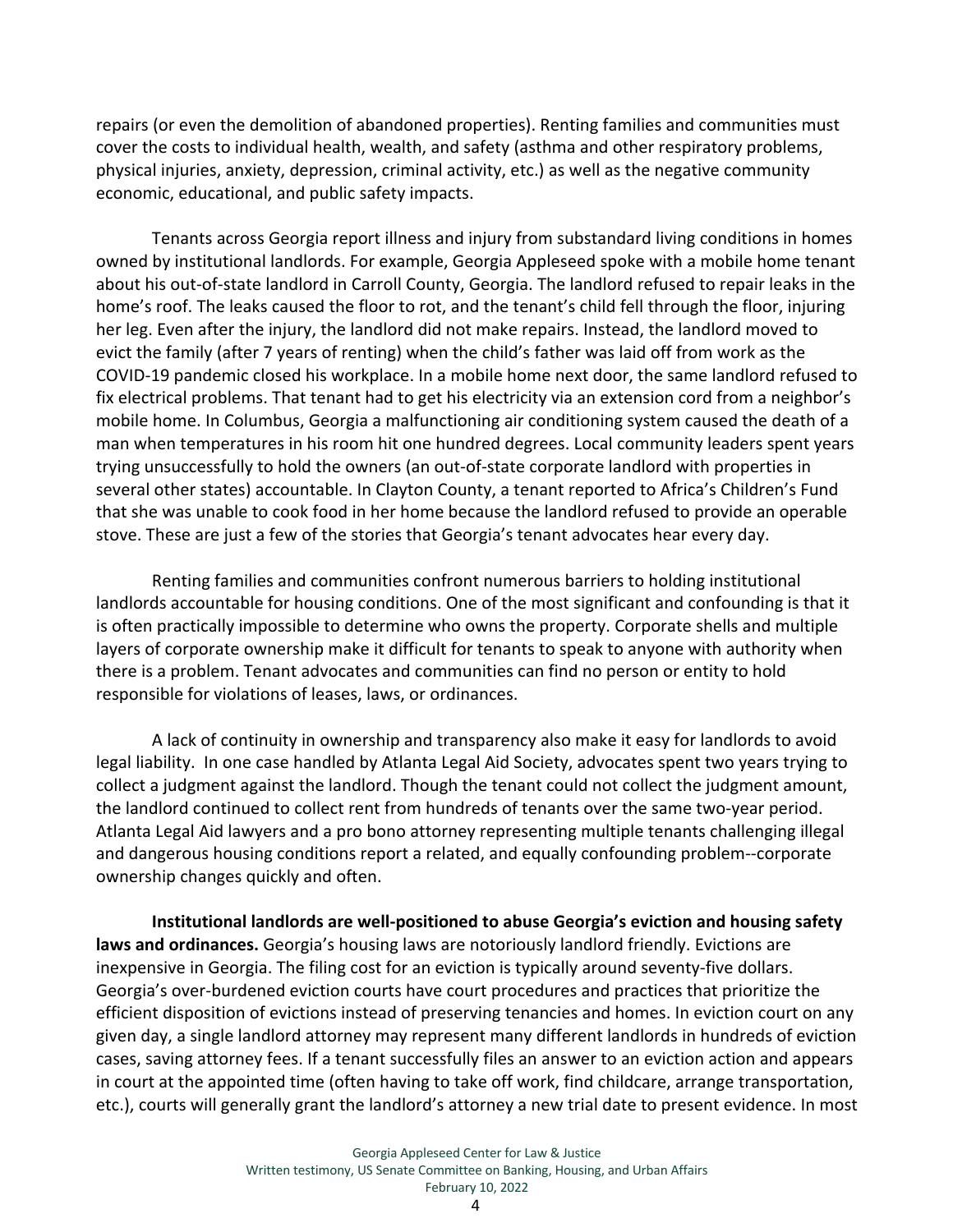cases, however, tenants are unable to file correctly an answer to the lawsuit and they lose their case automatically. Tenants are generally on their own to litigate their cases and navigate complex landlord-tenant law. There are relatively few attorneys available for low-income tenants—they are not provided for tenants by communities or courts.

In terms of housing conditions and safety, the state's housing safety laws provide spotty protection. Indeed, state laws preempt local communities from enacting ordinances and programs that would create registries of rental properties, require inspections, or investigate housing conditions complaints without independent probable cause.3

While all landlords benefit from the pro-landlord orientation of state laws, institutional landlords often abuse the eviction system and safety laws to a greater degree than other landlords. A 2017 study published by the Federal Reserve Bank of Atlanta found that corporate landlords, especially large institutional investors, were far likelier than other owners to evict their tenants.<sup>4</sup> Other research in Atlanta suggests that such landlords are also more likely to use threats of eviction and serial court filings as a routine business practice.<sup>5</sup> In the final quarter of 2021, corporate landlords filed 76% of all evictions in a five-county sample.<sup>6</sup> Landlords (and the property management firms they employ) favor Georgia evictions because the process is so quick. Evictions can happen very quickly, in three weeks when the tenant files an answer and a the court holds a hearing. In an eviction proceeding where the tenant fails to file an Answer within seven days, the process moves at break-neck speed. A default Order is granted, and a Writ of Possession is issued immediately. Tenants and their families have little or no time to find rent assistance or legal advice.

In terms of the enforcement of local housing safety codes, local housing code enforcement offices lack capacity and are chronically understaffed. Even when housing code enforcement officers have capacity to pursue investigations, local custom and state law tend to favor institutional landlords. In many areas, housing code enforcement offices lack the resources to investigate alleged violations if a tenant is behind on rent, or a landlord has filed an eviction. Moreover, Georgia law preempts local communities from registering and inspecting properties and prohibits inspections

<sup>3</sup> O.C.G.A. 36-74-30 (2010).

<sup>4</sup> Raymond, Elora; Duckworth, Richard; Miller, Benjamin; Lucas, Michael; Pokharel, Shiraj. "Corporate Landlords, Institutional Investors, and Displacement: Eviction Rates in Single Family Rentals." *FRB Atlanta Community and Economic Development Discussion Paper*, 2/22/2018, Paper No. 2016-4.

<sup>5</sup> Immergluck, Dan; Ernsthausen, Jeff; Earl, Stephanie & Powell, Allison. "Evictions, Large Owners, and Serial Filings: Findings from Atlanta." *Housing Studies*, 7/14/2019, page 923-924.

 $6$  The five Counties studied were Fulton, Gwinnett, DeKalb, Clayton, and Chatham. Chang, Melissa. "Record Acquisitions and High Evictions by Corporate Landlords in 2021 Draw Scrutiny from Congress." *Private Equity Stakeholder Project*, 1/31/2022. www.pestakeholder.org.